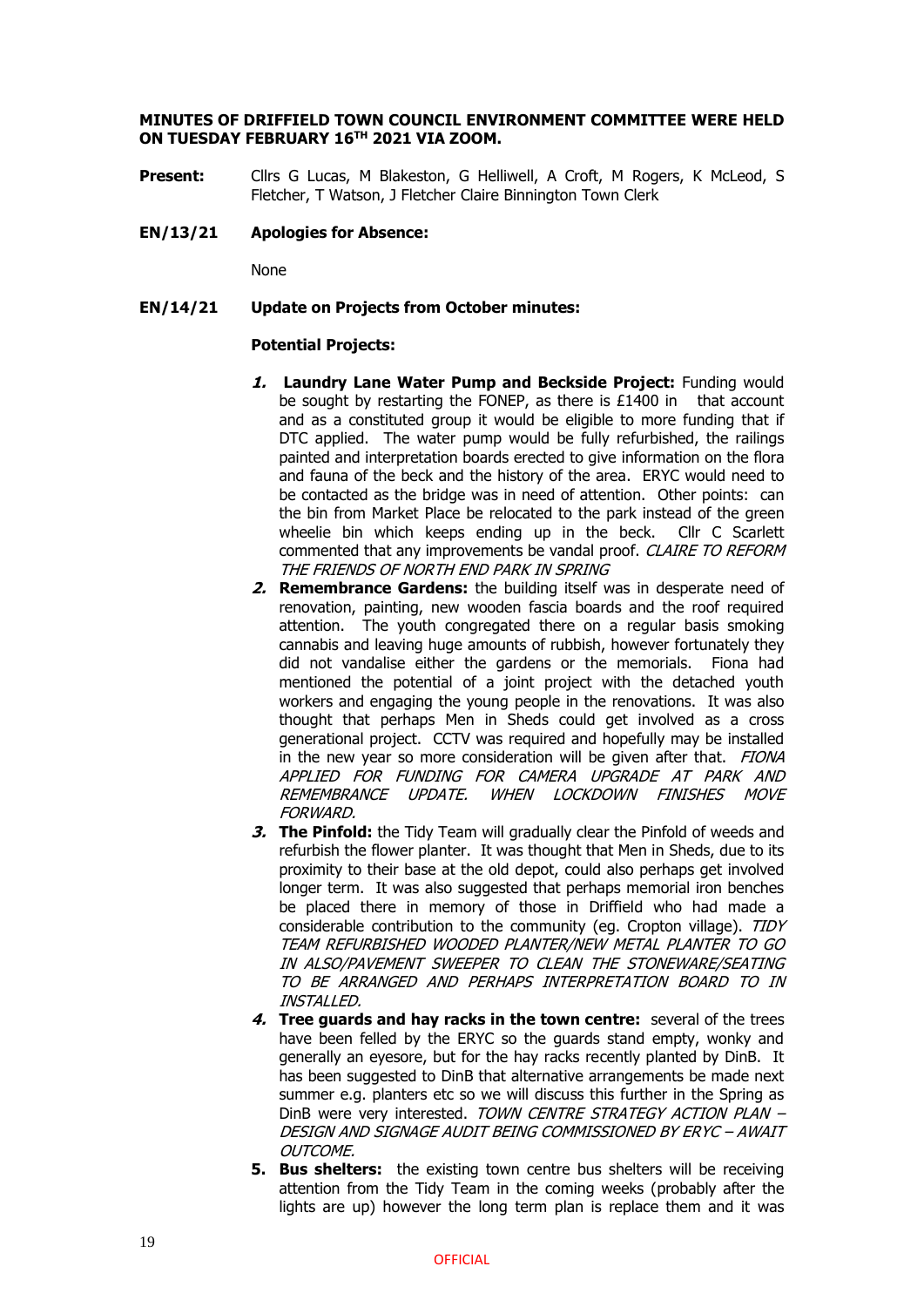agreed that any replacements would feature bee gardens on the roofs. We believe this should be a reasonably straight forward task. ONGOING – EXISTING BUS SHELTERS GIVEN FULL CLEAN. INTEND TO WORK FORWARD ON THE REPLACEMENT SHELTERS WITH BEE GARDENS.

- **6. Fawcett Gardens:** the clerk reported that some seedlings now grown to a considerable size (not TPO'd) were causing subsidence at a neighbouring property. A qualified tree surgeon had inspected and recommended the trees come down before any further damage was caused. The clerk has instructed the tree surgeon to carry out the work in conjunction with the new fencing the Tidy Team will be erecting in the New Year. Letters will be sent to residents informing them and alternative trees may be planted at the advice of the tree surgeon. TREE NOW FELLED, TIDY TEAM FULL CLEARANCE. REMOVAL OF SMALL WOODEN FENCE.
- **7. Garden Tree Planting:** this project had taken a back seat due to COVID, it was agreed that it be revisited late next summer with a planned start in November, especially when Men in Sheds would be up and running as they were to be volunteers. STILL INTEND TO MOVE ON THIS WHEN OUT OF LOCKDOWN FOR AUTUMN
- **8. Tree Planting:** Gillian asked if there could be a tree planting scheme. The clerk explained that DTC does not own any suitable land however if any verges or other areas were identified funding may be sought if permissions were given. UNDER REVIEW AT LATER DATE.
- **9. Bike racks:** the clerk explained that she had never received a response from Lidl and had sent suggested site to Tesco, however last autumn spending was curbed, and she did not pursue it due to the costs of planning permission, the racks themselves and installation. This again could be revisited in time, particularly in a trial pedestrianisation did materialise. ANGELA MERRILLS (ERYC) MANAGED TO PROCURE 20 BIKE LOCK RINGS TO BE ATTACHED TO BUILDINGS IN THE TOWN CENTRE – LOCATIONS TO BE AGREED OUT OF LOCKDOWN.

# **EN/15/21 Tidy Team Update:**

Street Cleansing regime fully restored after a fortnight of gritting took precedence. New estates requiring grit boxes – encourage residents to contact ERYC to request them in the first instance. New bin at Canal Head vandalised beyond repair, not being replaced. Publicise this vandalism on Facebook. **Agreed** to place refurbished litter bin adjacent to bypass at end of Kings Mill walk. Contact ERYC to request the installation of pavement from this point on the bypass to the Kelleythorpe roundabout.

Dog Fouling – new signs have gone out in areas that have been flagged up by members of the public to the clerk.

# **EN/16/21 Climate Emergency Bill:**

**Agreed** with all in favour to not progress this item, however for DTC to create their own policy on reducing emissions in their operations and activities. An environmental town trail was suggested. Agreed to contact ERYC again to identify a climate change officer that could come and talk to the committee and assist in the creation of a plan.

# **EN/17/21 Town Centre Strategy Update:**

ERYC are in the process of tendering for a signage and design audit of the town centre.

**Free town centre wi fi:** The clerk explained that this would be on the next full town council agenda as a partnership project with the ERYC and would

20